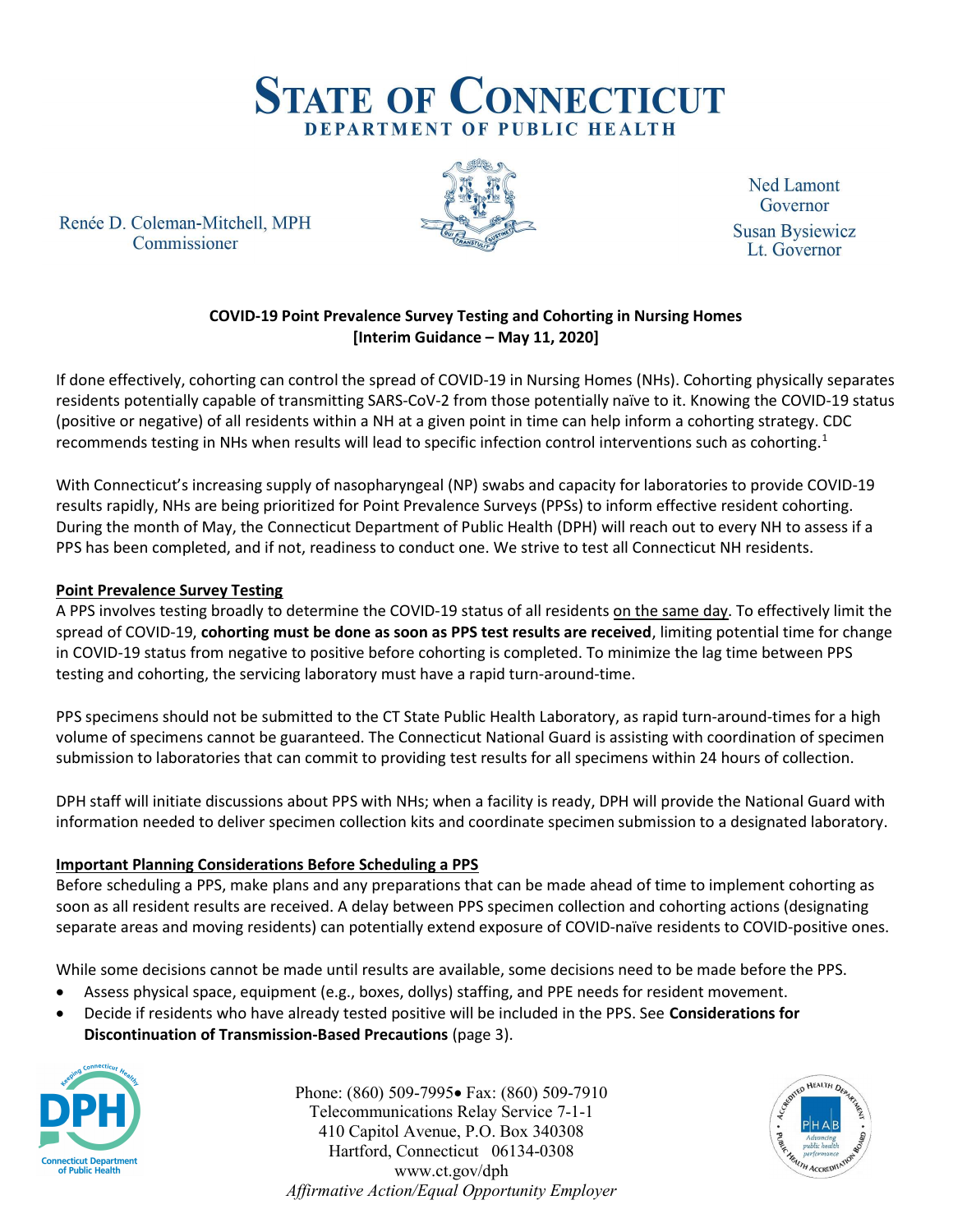- Obtain permission/consent for testing per facility policy.
- Plan for adequate PPE and staffing to collect NP specimens on the day of PPS. Gowns and gloves should be changed between each resident's specimen collection. Facemask/respirator and eye protection may stay on (extended use) between specimen collections. Specimen collector should be trained in donning/doffing PPE.
- Plan for adequate staff and supplies for environmental cleaning/disinfection of rooms after residents are moved out (terminal cleaning) during cohorting. See attached Example Environmental Checklist.
- Please review CDC websites with guidance for Testing<sup>1</sup> and Response<sup>2</sup> to COVID-19 in Nursing Homes and see Considerations for Cohorting (below).

### Considerations for Testing Nursing Home Staff

Cohorting residents is the priority for this PPS and cohorting initiative, as they are a high-risk population residing in a congregate living setting. As testing resources allow, staff testing should be considered. A resident PPS should not be delayed while planning for staff testing. If a NH is ready to test staff on the PPS date, please discuss with DPH.

DPH has previously recommended that symptomatic NH staff should seek testing. Considerations for testing asymptomatic staff (as part of a staff PPS) include:

- If asymptomatic staff are tested and are COVID-positive, CDC recommends the staff member not return to work until 10 days after their positive COVID-19 test OR two consecutive COVID-19 tests collected >24 hours apart.<sup>3</sup> Facilities should consider staffing contingency plans before testing asymptomatic staff.<sup>4</sup>
- If asymptomatic staff are tested and are COVID-negative, that is their status for only the point in time of specimen collection. There is no guarantee that they will not later develop illness or the potential to transmit the virus.
- Nonetheless, asymptomatic transmission can be controlled by "universal source control" (which means ALL staff ALWAYS have a mask covering the nose and mouth while in the NH). In addition:
	- Staff should be screened for fever and symptoms before entering NHs.
	- Symptomatic staff should not be allowed into the facility and should be referred for testing.

Considerations for Cohorting: DPH recommends cohorting residents into 3 separate units/areas.

- 1. Positive: residents confirmed to have COVID-19 due to a positive PCR test.
- 2. "Negative": asymptomatic residents with no known exposures who test negative for COVID-19.
- 3. "Exposed": roommates of COVID-positive residents undergoing a 14-day quarantine OR symptomatic resident with high clinical suspicion for COVID-19 awaiting test results (also known as Persons Under Investigations or PUIs)
- Each cohort should ideally have dedicated staff and equipment, minimizing movement across cohorts. When movement across cohorts is necessary, staff and equipment should move from "Negative" to "Exposed" to "Positive" where possible.
- Room sharing priorities if single-occupancy rooms are not available:
	- Prioritize private rooms for "Exposed" cohort, where residents could potentially be positive or negative
	- COVID-positive residents can share a room with other COVID-positive residents; COVID-negative residents can share a room with other COVID-negative residents.
- Refusal/declination of testing:
	- If a resident refuses testing AND has a COVID-19 positive roommate OR direct contact with a COVID-positive staff member, consider placing the resident in the "Exposed" cohort.
	- If a resident refuses testing AND has no known exposure AND is asymptomatic, consider placing the resident in the "Negative" cohort.
- Cohorting can help preserve Personal Protective Equipment (PPE):<sup>5</sup>
	- In the Positive cohort, due to current gown shortages, when laundered cloth gowns are unavailable, consider extended use of single use gowns (keeping gown on when moving direcctly between care for COVID-positive residents). Extended use of facemask/respirator and eye protection should also be considered for the Positive cohort. Change gloves and perform hand hygiene between residents.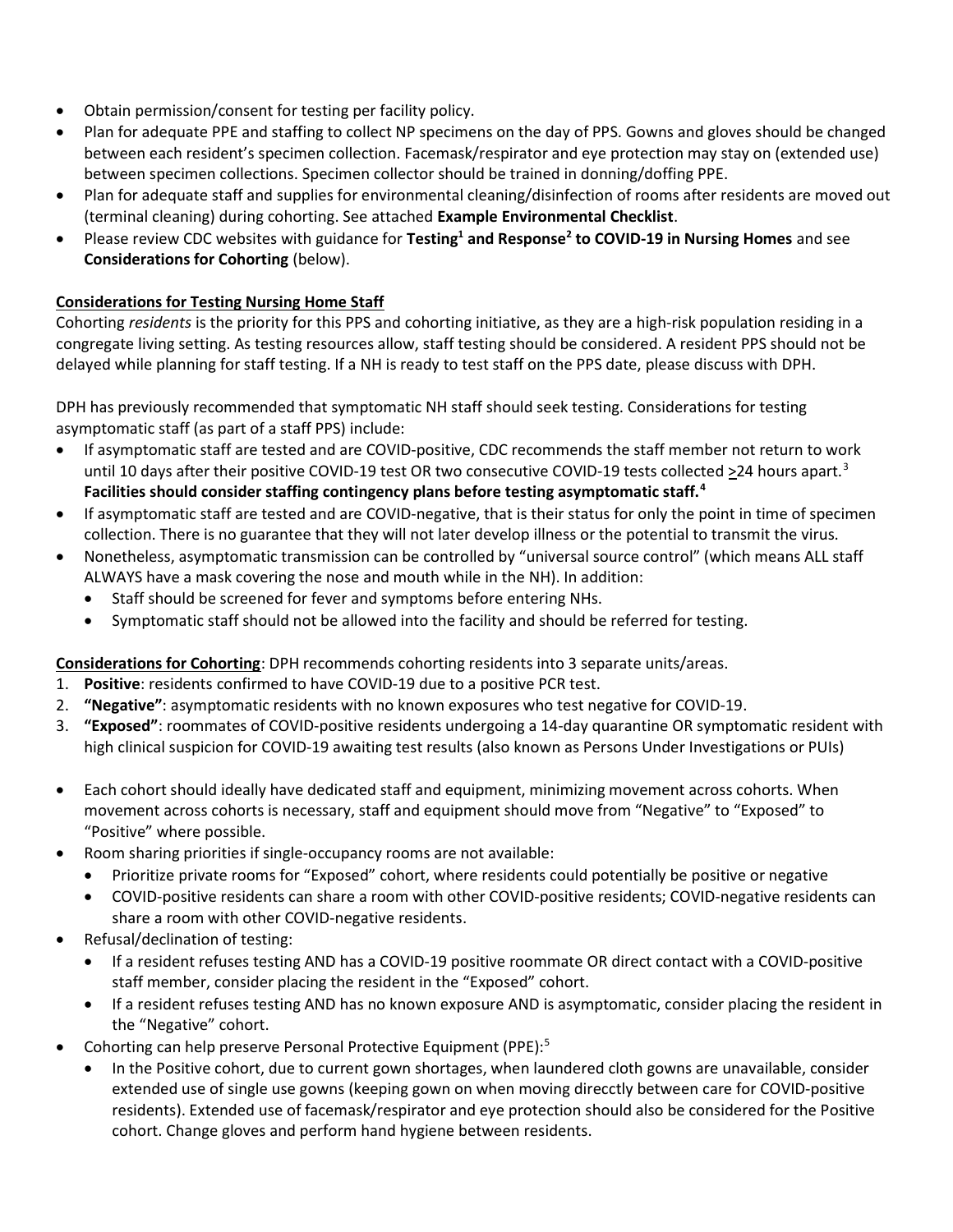- In the Exposed cohort, gown and gloves must be changed between residents, extended use of facemask/respirator and eye protection is acceptable.
- Conserve PPE in the "Negative" cohort. Use only facemask and other transmission-based precautions indicated by patient condition.

## Considerations for Discontinuation of Transmission-Based Precautions<sup>6</sup>

- If the symptom-based strategy is used, residents who previously tested positive by PCR should not be tested during the PPS.
	- Preliminary viral culture studies suggest that though PCR testing (detection of RNA) can remain positive for over 14 days, transmission (measured by isolation of live virus) is not likely possible 10 days after symptom onset.<sup>7</sup>
	- Previously-positive residents can move from the Positive cohort to the "Negative" cohort when they are at least 72 hours fever-free, symptoms are improved, and it has been at least 10 days since symptom onset.
- If the test-based strategy is used, be aware that retesting residents who previously tested positive potentially lengthens the time spent in the Positive cohort beyond the length of transmissibility. If the test-based strategy is used for a resident that was previously positive:
	- Two negative PCR tests (collected >24 hours apart), in addition to improvement in symptoms and resolution of fever are required before lifting precautions or transfer to the "Negative" cohort.
	- A persistently positive but asymptomatic resident will need to continue transmission-based precautions until 10 days after the most recent positive result, then can move to the "Negative" cohort.
	- Due to persistence of RNA detection by PCR, DPH does not recommend retesting unless residents are >14 days after symptom onset, afebrile for  $\geq$ 72 hours, and respiratory symptoms are improved.

Testing after PPS and Cohorting: Extra collection kits will be provided. Testing is recommended for:

- Testing all newly symptomatic residents and staff
- PPS of staff and/or a repeat PPS of residents if there is evidence for ongoing transmission within the facility.

# Safe Specimen Collection Procedure

Collection of COVID-19 test specimens from patients is safest using a "buddy system": The "Collector" collects the NP specimen, and the "Assistant" performs a clean hand-off to the courier transporting to the processing laboratory.

- 1. Collector dons appropriate PPE.<sup>8</sup> Assistant is wearing gloves.
- 2. Collector opens pre-packaged vial and swab kit.
- 3. Collector verifies and handwrites patient name and DOB on specimen label on Transport Media tube.
- 4. Collector enters patient's room with pre-labeled vial and swab and closes door to minimize risk of droplet spread.
- 5. Collector collects NP specimen per protocol,<sup>9</sup> breaking off swab shaft and threading on vial cap completely.
- 6. Assistant stands outside patient room entrance, verbally checks with Collector that specimen cap is secured, and holds open biohazard bag for Collector.
- 7. Collector carefully drops specimen vial into biohazard bag, taking care to not touch sides of open bag.
- 8. Assistant seals bag and wipes it down with sanitizing cloth.
- 9. Collector doffs PPE as appropriate and performs hand hygiene.
- 10. Assistant packages specimen with cold packs.
- 11. Assistant sends the specimen to the processing laboratory with corresponding test requisition.

### References: Note that COVID-19 websites are updated regularly.

- 1. CDC. Testing for Coronavirus (COVID-19) in Nursing Homes: https://www.cdc.gov/coronavirus/2019 ncov/hcp/nursing-homes-testing.html
- 2. CDC. Responding to Coronavirus (COVID-19) in Nursing Homes: https://www.cdc.gov/coronavirus/2019 ncov/hcp/nursing-homes-responding.html
- 3. Criteria for Return to Work for Healthcare Personnel with Suspected or Confirmed COVID-19 (Interim Guidance): https://www.cdc.gov/coronavirus/2019-ncov/hcp/return-to-work.html